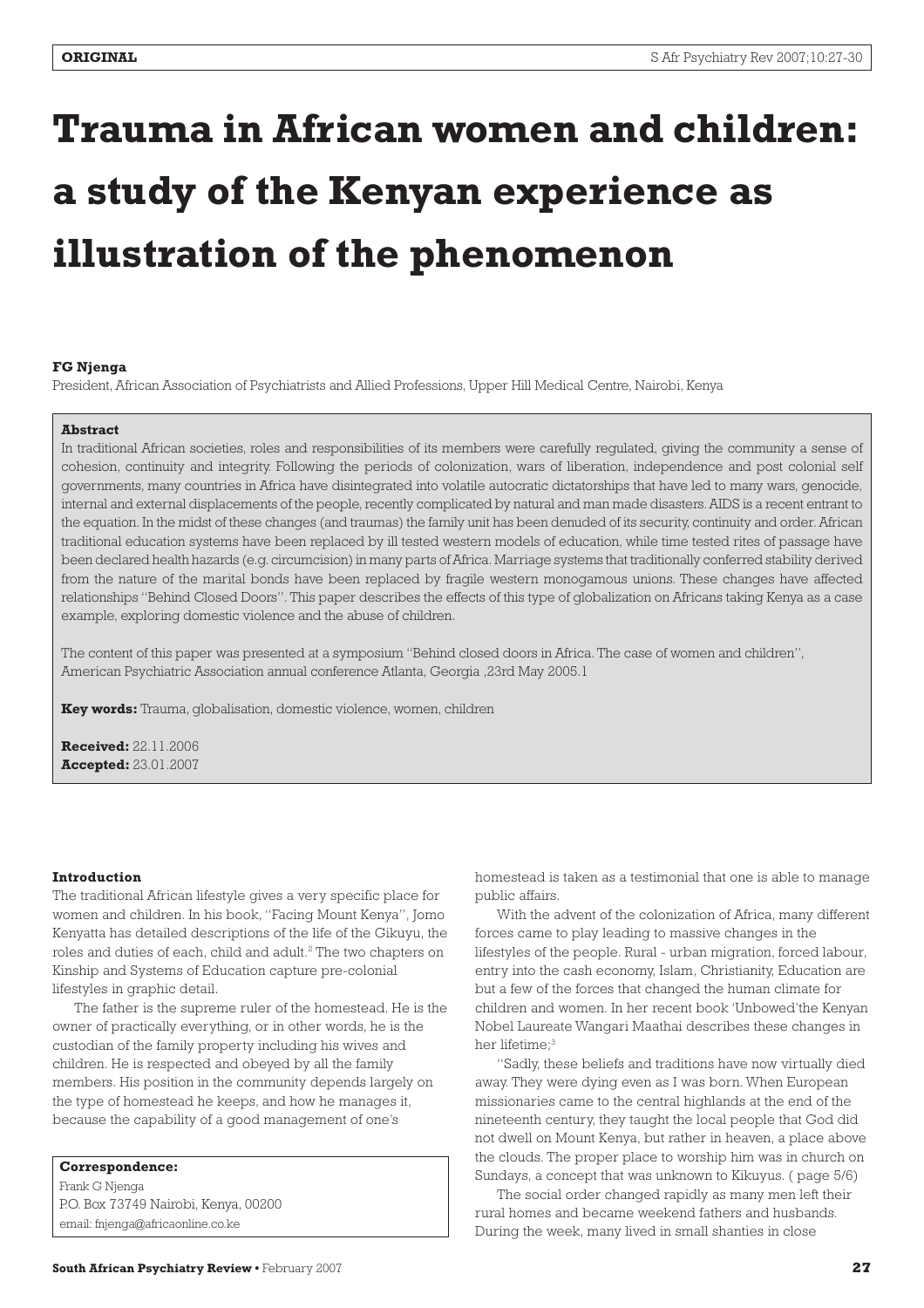proximity to other men in many cities in Africa, fueling the commercial sex industry and more recently fanning the HIV/ AIDS pandemic.

Mothers and children left in rural homes had to fend for themselves, while those lucky to join the breadwinners in the cities led "abnormal" lives where fathers and their adolescent daughters together with other members of the family shared single cubicles, creating new challenges for mothers, fathers and their growing children.

In the late fifties and early sixties, with the promise of independence, Africans lived the life of hope that the triple problems of poverty, ignorance and disease would evaporate under the wise leadership of their new rulers. For most Africans, the dream of a new life remained just that – a dream.

Following the death (through sickness or assassination) of the fathers of African independence, and as African governments fell in rapid succession, the stage was set for the steady decline of Law and Order, and the wars and internal strife rapidly gave way to increasing poverty, ignorance and disease. As often happens, and as had been the case during the colonial era, it was the most vulnerable, women and children who bore the brunt of those conflicts. The latter point is well illustrated in the recently published book by Caroline Elkins on Kenya's struggle for independence.<sup>4</sup> In addition , David Anderson's book dealing with British colonial rule in Kenya records;<sup>5</sup>

"They carried with them ropes, which they tied around the huts to prevent the occupants from opening the doors before they set the thatch alight. As the occupants struggled to clamber through the windows to escape, they were savagely cut down. Most of those caught in the attack were women and children, but they were shown no mercy by the attackers. Page125/6.

# **The Decline**

With each successive coup, a new dictatorship came into being. As a result, between the dictatorship of Idi Amin in Uganda, the failed state of Somalia, the genocide of Rwanda, the brutal wars in Sierra Leone and Liberia, one is hard pressed to choose a place they would rather have been in those years. Kenya, Angola and Nigeria soon distinguished themselves as some of the most corrupt countries in the world, rated below 2 out of 10 on the corruption index by Transparency International. On the same corruption scale, and to illustrate the difference, New Zealand, Sweden and Finland all scored 9 out of  $10^{-6}$ 

Poverty came knocking, entered and found a semipermanent home in Africa. In Kenya, Uganda and Tanzania, 42%, 35% and 51% of the people lived under the poverty line according to the World Bank. As a measure of extreme poverty, the figures for those living under a dollar a day were 26% (Kenya), unknown (Uganda) and nearly 20% for Tanzania. In contrast, no persons in the USA or UK live below the poverty line.<sup>7</sup>

To complicate the picture further for the African woman and child, came the HIV/AIDS pandemic which has ravaged the continent with unprecedented ferocity, mainly directed at women and children. If the latter do not die of infection at birth, they have to survive being orphans of which Africa has an estimated 10 million. Wars, internal displacements, refugee status as well as poverty all seem to fuel not just the infection,

Of the 40 million people infected with HIV worldwide, 28 million live in sub-Sahara Africa. Additionally, while 18,000 people died of AIDS in the USA, 3 million died in Africa, where in some countries e.g. Botswana, one in three people have the virus. While Kenya has 1 million people infected, there are a similar number of AIDS orphans. Infection rates in Kenya are highest among women raising questions about the reasons for the disparity. Earlier onset of sexual activity, sexual abuse, domestic violence are other considerations in explaining the higher prevalence rates in women.

#### **Kenya as an illustrative example**

The decision to report on Kenya as an illustrative example of the violence in Africa has advantages and disadvantages. It can for example be argued that Kenya is not a typical African example in that it has not gone through violent political and military upheavals that most of Africa has been through. It can also be argued that the fact that Kenya went through a peaceful political transition in December 2002, makes it unique in the region. True as these arguments are, Kenya is nonetheless typical in many other ways, social, political and economic. A look at reported corruption indices, life expectancy, infant and maternal mortality, prevalence of HIV/ AIDS, GDP and other economic indicators, all makes Kenya a fair representative of the African landscape.

In other ways, and because of her stability, Kenya has tended to carry a disproportional load of the problems in the region. A ready example is the hosting of a large refugee population from Somalia and Sudan, as well as from her other neighbors in the last few decades. This, coupled with its own experiences of the Mau Mau war of liberalization, in the fifties, gives Kenyans a true taste of internal strife and displacement. In recent times, Kenya has experienced massive internal displacement of rural people of the Rift Valley following a period of politically instigated tribal unrest in the nineties. Though largely settled now, there is evidence of lingering traumatic effects.<sup>8</sup> Both Njenga et al<sup>9</sup> and Seedat et al<sup>10</sup> have separately reported on the violence in Kenya, including a comparison between Kenyan and South African children's experience of trauma. It is with this background that Kenya was selected as the site of this report.

#### **Kenya, The Country**

Kenya lies on the equator, and borders the Indian Ocean to the east. Uganda to the west is her largest trading partner and Somalia to the east is a failed state and a source of many small arms that fuel violence, as well as a source of many refugees. To the north lies Sudan, a country with much hope following peace efforts brokered by Kenya, and also a source of refugees. Also to the North is Ethiopia a country that shares a rich history with Kenya. The Maasai of Kenya & Tanzania to the south give these two countries a bond of friendship over the generations.

Kenya occupies 582,646 sq.kms. To understand some of the challenges of the scanty natural resources in Kenya, only 20% of the land mass is classified as medium or high potential. There is a large arid and semi arid area to the north, that now is home to the Kenyan pastoralists communities who are in constant war over land, livestock and other resources. Women and children suffer the consequences of these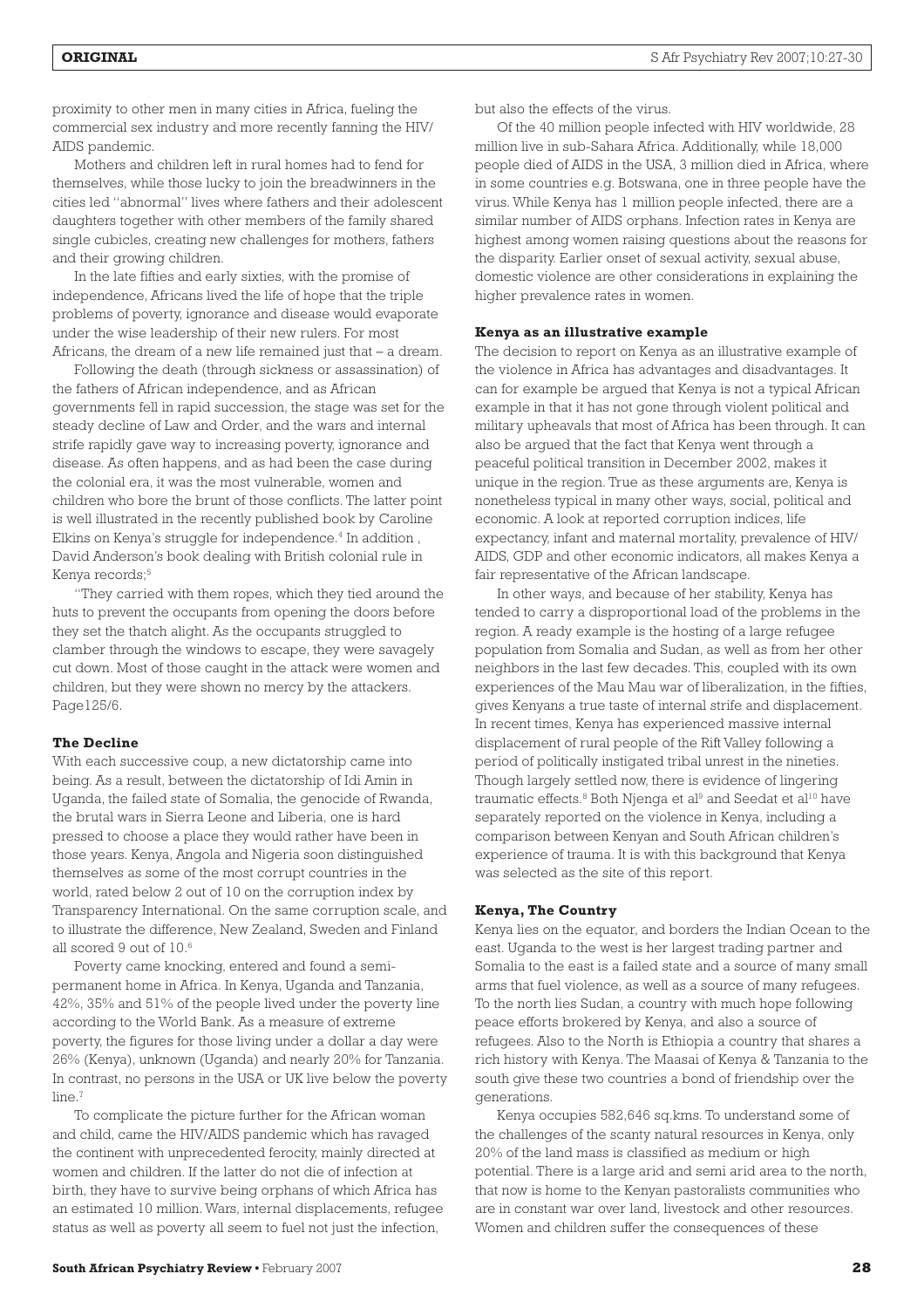displacements. To further challenge the available resources, and fueling some cases of unrest in Kenya, is the fact that 10% of the country (58,264 sq.km) are classified as forests, woodlands, national reserves and game parks, not available to the local people.

In addition, Kenya has a very young population mainly living off the land in the rural areas, where 78% of the people reside. There is however a rapid growth of urban population (6% per annum) contributing to urban poverty (54% and 53% of rural and urban Kenyans - respectively - live in absolute poverty) and violence in the poor areas of cities. 60% of the population is below the age of 18, (and hence not in the formal labor market) and the HIV/AIDS prevalence has come from a high of 15% to the current estimate of 7%. The economic burden of the pandemic has had a major impact on Kenya, and slowed economic growth with projected impact on poverty and violence. Life expectancy in some parts of Western Kenya are 37 years!

It is against this background that it was felt that the Kenyan experience could give some insight into some of the problems facing women and children on the African continent. It is also worthy of note that many of the traumas that afflict mothers have a direct expression in their children.

#### **Methods**

Information from three sources was compiled to make the presentation on the violence visited on women and children in Kenya as an illustration of violence in an African country.<sup>10</sup> It has been adapted for publication in this issue. The three sources were: the local press, a women's hospital in Nairobi, and a community survey carried out by the local chapter of a women's legal organization. Additional information was compiled from the published data from the same organization.

## **Materials**

#### *1. The Local Press*

To enable the author to present prospective and at the same time current data for the conference<sup>10</sup>, the decision was made to collect data from the local print media in the week May 3rd 2005 to May 10th 2005. This was two weeks before the conference. On a daily basis, the author went through the two leading dailies in Kenya (Nation and Standard), and systematically looked for stories that suggested violence directed specifically at women or children. The idea was simply to establish the number of cases reported in the local press which was understandably not an accurate reflection of all such incidents. At an average of approximately two per day, 13 reports were noted. The headlines for the cases are reproduced below:

Man kills step-sister who was born out of wedlock; Boys, too, in danger of being abused; Agony of girl burned for eating grandma's supper; When a mother brutally turned against her child; UNICEF makes food appeal; Girl's remains are retrieved; 27-year-old rapist jailed for life; Man who killed wife loses appeal; Offers of love for baby found by dog; Woman denies strangling employer's two children; How dog rescued Baby Angel; Baby in hospital after rape; Victims of rape may have to foot bills.

These reports illustrated that women and children are the objects of violence in Kenya as reported by the local press. This method of data collection was intended to demonstrate

that the problem does indeed exist in Kenya, and also that the information is available to the Kenyan public. There was no attempt to present these findings as in any way reflecting the actual numbers of women and children abused, but only to illustrate the presence of the problem.

#### *2. Community Monitoring*

The second part of the study involved a review of published data, derived from the work of the Kenyan chapter of the Federation of Women Lawyers. This organization has a system of collecting data from different parts of the country (Nairobi, Nyanza, Coast and Western Kenya) on the abuse of women at the community level as well as a centre for abused women at their Nairobi offices. Trained data collectors routinely compile data on cases of abuse in these selected areas. Legal advice is also available free of charge from volunteer lawyers. There are thousands of women visiting the centres each year.

From this source, we were able to establish that: 70% of the abused women were aged 20-35 years, had seven or less years of education, and on average had more than five children. No part of the city of Nairobi was spared of violence though the poorer areas had greater representation in this sample.It was further noted that sometimes abuse starts in the first year of marriage, but it takes five years for most of the women to visit the shelter for help. The police, church, community elders as well as the local administration were the choice of place for the reports of the violence.

With regard to associations, it was found that alcohol abuse, low self esteem in men, adultery and the fact that some women seemed to be doing better than their male partners contributed to the violence in different ways.Husbands, fathers, brothers as well as neighbors and other male relatives were all cited as perpetrators of the violence.

The consequences of the violence were reported as follows: scars and bruises - 43%, fractures - 6%, loss of hair - 7.6%, death -1.3% and injuries requiring hospitalization – 22.8%. Other consequences of the violence included sexually transmitted diseases – 24%, unwanted pregnancy -16%, miscarriage – 4%. Most of the violence took place at home - 77%, with 8% in public places, work 5% and 7% taking place in other places. 28% of the women visited the centre after the first act of violence, 30% after beatings that occurred at least once a week and 20% after violence of a frequency of about once a month.

The violence was most frequently reported to the authorities by the survivors  $-60\%$ , a family member  $-20\%$ , The Federation of Women Lawyers, Kenya (FIDA) monitors -7% as well as neighbors 5% and friends 1%. Only 15% of the survivors reported the violence immediately, 37% waited at least one week,10% did not report the matter for various reasons, including fear of repercussions -32%, not knowing what to do- 22%, while others were so injured that they were unable to report. 2% of the women thought nobody would believe their story.

Asked why they continue to suffer in the hands of men, 36% said it was for the sake of the children, 32% hoped the violence would end, 15% felt they needed to stay for economic reasons while 8% did so for what they called reasons of culture.

Asked why they stayed so long without doing anything, the survivors said they hoped he would change in time, while others